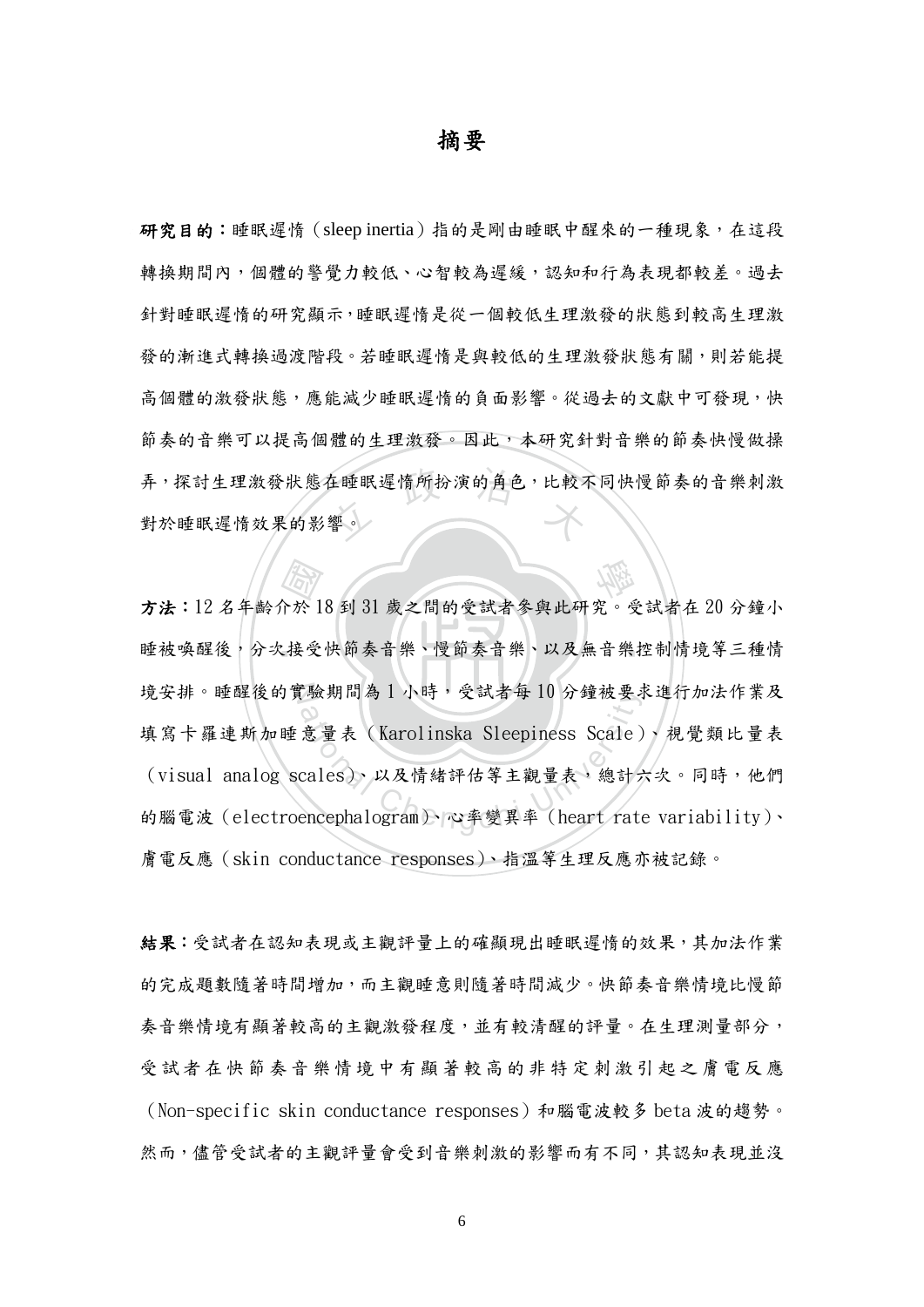有出現類似的效果。

結論:本研究發現藉由音樂提高激發狀態,可使主觀睡意評量降低,但認知表現 並不受到影響。此分離的現象顯示睡眠遲惰的消散不能以單一的生理激發狀態來 解釋,而必須考慮多種歷程機制同時運作的可能性。

關鍵詞:睡眠遲惰、主觀評量、認知行為表現、音樂、生理激發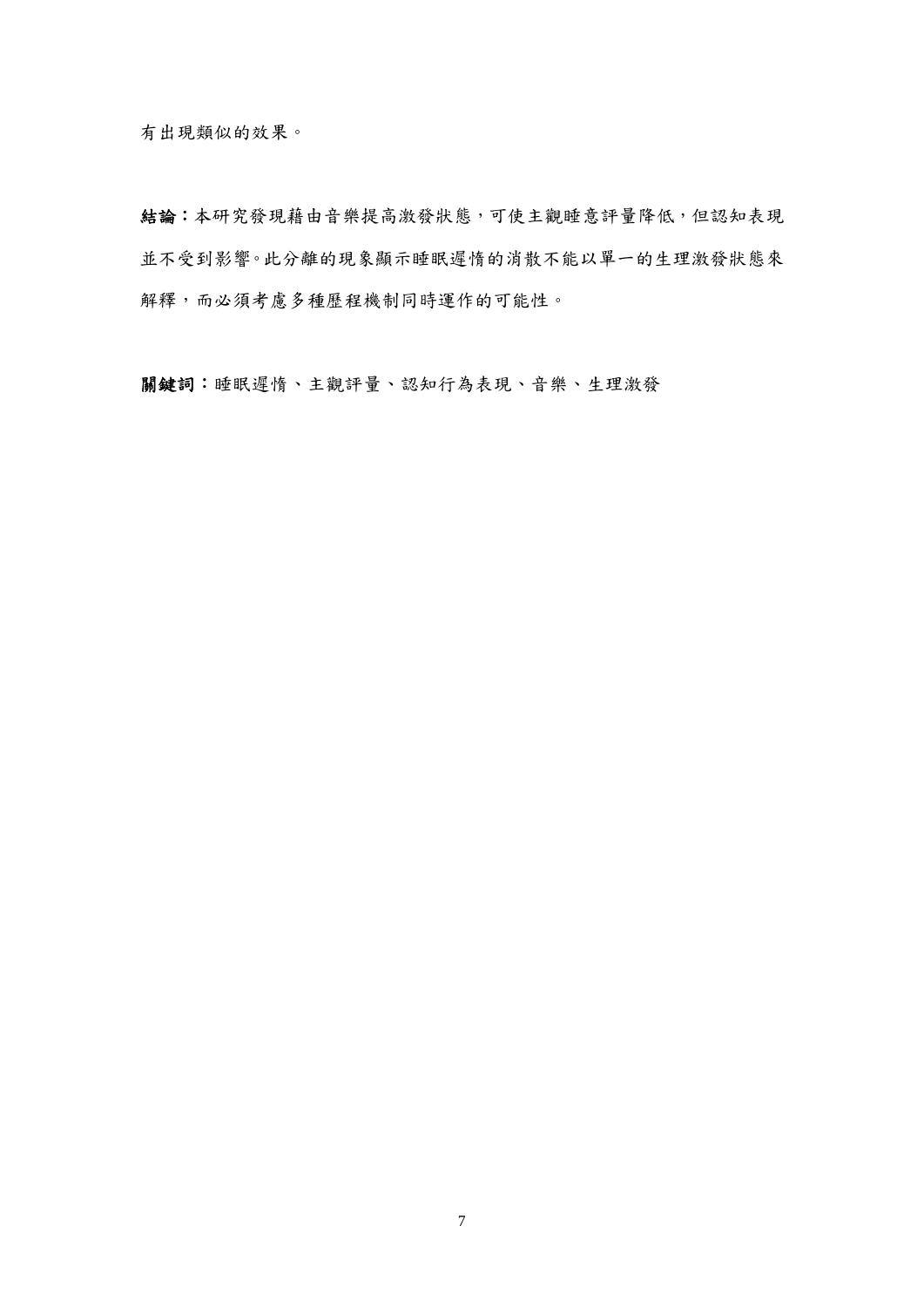## **Abstract**

**Objective**: Sleep inertia (SI) is a transitional state occurring immediately after awakening from sleep that are associated with sleepiness, decreased alertness and decrement in cognitive performance. It has been suggested that SI may be due to a decline in arousal level. Therefore, it was hypothesized that factors likely increasing arousal would reduce the effects of SI. Previous studies showed that fast-tempo music may enhance the level of arousal. The present study was conducted to clarify the role of arousal in SI by exposure to music with different tempos.

**Methods**:Twelve healthy young adults, aged 18 to 31 years, participated in the study. All subjects went through three conditions: a fast-tempo music, a slow-tempo music, and a control (no music) conditions. Music stimuli were applied to subjects awaked from a 20-mins nap, and the subjects were given an addition task and asked to rate their level of subjective sleepiness and arousal on the Karolinska Sleepiness Scale (KSS), visual analog scales (VAS) and emotional rating scales 6 times over an hour. During the test period, their physiological arousal state was recorded, including electroencephalogram (EEG), heart rate variability (HRV), skin conductance responses (SCR), finger temperature.

**Results**:The effects of SI on cognitive throughput and subjective ratings were evident. Their performance on the addition task increased and sleepiness decreased over time. Subjective sleepiness was significantly reduced and physiological arousal level measured by non-specific skin conductance responses (NS-SCRs) and EEG beta power were elevated when the participants were exposed to fast-tempo music.